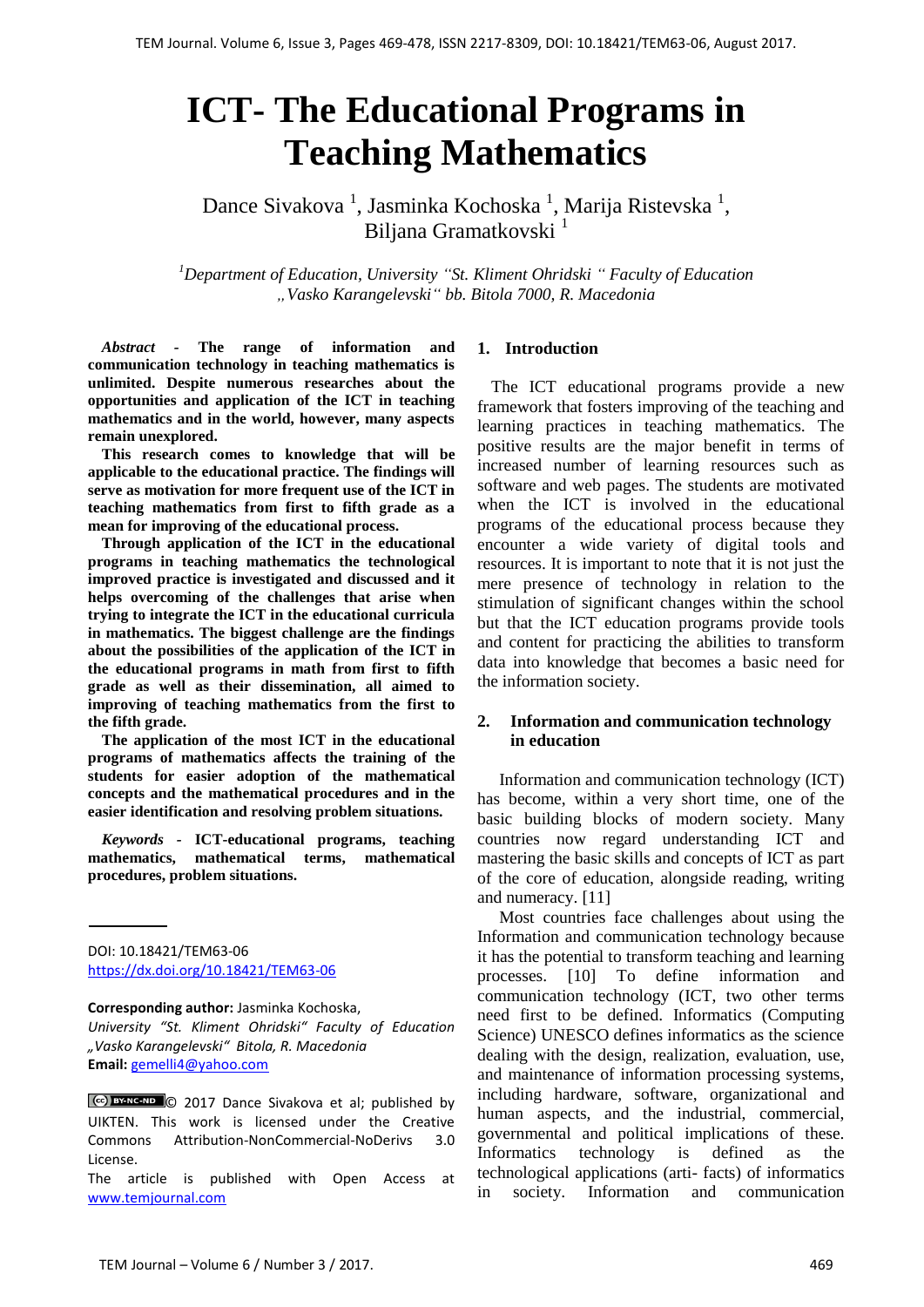technology, or ICT, is defined as the combination of informatics technology with other, related technologies, specifically communication technology. ICT will be used, applied, and integrated in activities of working and learning on the basis of conceptual understanding and methods of informatics. [11]

When the first computers made their entry into schools in the late 1970s, we used to speak about computers in education. With computers came printers, floppy disk drives, scanners and the first digital cameras. We began to use the term IT, or Information Technology, to describe computers and these various peripheral devices. Then the internet arrived together with computer networks, the World Wide Web, email and search engines. A new term entered the language – ICT. The term ICT, short for Information and Communication Technologies, embraces the many technologies that enable us to receive information and communicate or exchange information with others. You see what some of these many technologies (both devices and functions) are in Figure 1. [2]



*Figure 1. ICT comprise many technologies for capturing, interpreting, storing and transmitting information*

# *2.1 Benefits of ICT*

Many studies published in recent years also document the benefits of technology. Without regard to potential biases, those studies include the following:

 Students studying language arts in a multimedia environment gained more auditory, language, decoding-in-context, and storycomposition skills than did students in a control group who did not use computers.

 Students in the fifth grade and up who used a specific computer software product learned to solve multistep word problems more quickly than students in a control group who did not use them.

 Students retained math skills longer after using commercially available mathematics software than did students in a control group receiving traditional classroom instruction.

 Students who used multimedia computer software showed less math anxiety and more frequently perceived the subject as relevant to everyday life than the students in a control group who did not use them.

 Students who learned algebra with computers did better on a series of tests than those who learned it through more traditional methods. Technology improves students' communication skills and the quality of their presentations and makes it easier for them to complete writing and editing assignments. [7]

### **3. ICT in mathematics**

The briefing based on an analysis of available research about teachers' use of ICT in maths summarises the key findings and suggests resources for further reading. The availability of ICT has changed the nature of teaching and learning in maths. Calculators have become more advanced, allowing users to perform increasingly complex functions. A range of portable devices exist which allow pupils to collect data, and manipulate it using spreadsheets and databases. Multimedia software programs focus on specific units of study, bringing dynamic movement, sound and graphics to pupils' learning. Programmable toys or floor robots controlled by instructions in programming languages were one of the earliest applications of ICT to maths, and where used, were the cause of significant changes in maths teaching. The use of ICT in maths includes the effective use of calculators, production of charts and graphs, and work with geometrical shapes. The contribution that ICT can make to maths teaching in

- problem solving tasks
- practising of number skills
- exploring patterns and relationships.

There are many specific forms in which ICT may be used in maths teaching, including calculators, spreadsheets, databases and online, interactive resources. Certain benefits exist though, which are generic to the use of technology. To judge just how ICT may enhance teaching and learning in maths, it is necessary to examine the available research evidence. [5]

There are generally considered to be five major opportunities for children to use ICT in learning mathematics: learning from feedback; observing patterns and seeing connections; exploring data; teaching the computer, and developing visual imagery.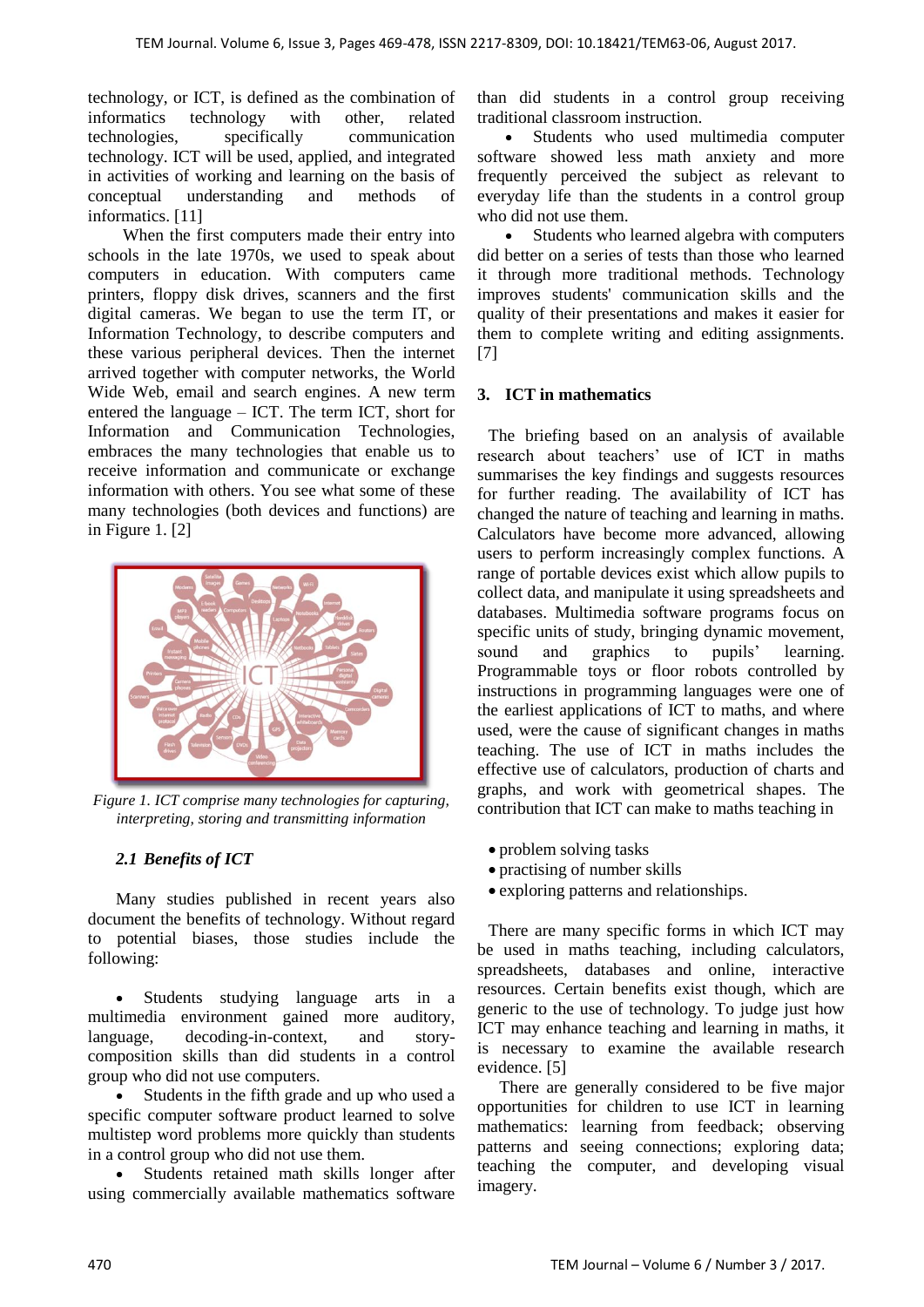Learning from feedback- The computer often provides fast and reliable feedback which is nonjudgemental and impartial. This can encourage children to make their own conjectures and to test out and modify their ideas.

Observing patterns and seeing connections- The speed of computers and calculators encourages children to explore a greater number of examples of mathematical problems. This supports their observation of patterns and the making and justifying of generalisations. The computer enables formula, tables of numbers and graphs to be linked readily. Changing one representation and seeing changes in the others helps children to understand the connections between them.

Exploring data- Computers enable children to work with real data which can be represented in a variety of ways. This supports interpretation and analysis.

Teaching the computer- When children design an algorithm to make a computer achieve a particular result, they have to express their commands unambiguously and in the correct order; this makes their thinking explicit as they refine their ideas. [12]

Developing visual imagery- Using a computer enables children to manipulate diagrams dynamically. This encourages them to predict the results and to visualise the geometry as they generate their own mental images. [4]

# **4. Use of the ICT educational programs in teaching mathematics**

The modern teaching of mathematics requires a dynamic, diverse teaching to a greater extent tailored to the individual abilities and skills of the students. It involves a skillful combination of application of the modern teaching aids, methods, forms and sources of educational content of each lesson.

The application of the ICT education programs in teaching mathematics investigates and discusses the technological improved practice and helps overcoming the challenges that arise when trying to integrate the ICT educational curricula in mathematics. The biggest challenge are the findings of the application of the ICT educational programs in mathematics from the first to the fifth grade as well as their dissemination, all aimed at improving the teaching of mathematics from the first to the fifth grade. [13]

Starting from the wide range of possibilities of application of the ICT educational programs in mathematics, in this paper are set aside some of the activities that affect the application of the ICT educational programs in the teaching of mathematics from the first to the fifth grade.

The application of the ICT educational programs in teaching mathematics from the first to the fifth grade, while processing content of the topics of integers, geometry, problem solving and working with data affect the training of the students for easier adoption of the mathematical concepts and the mathematical procedures and on empowering the students to facilitate identifying and resolving problem situations.

The subject of this research is: Determining the impact of the implementation of the ICT educational programs in teaching mathematics from the first to the fifth grade on the training of the students for easier adoption of the mathematical concepts and procedures and easily identifying and resolving problem situations.

# **5. Defining the basic terms of the case of study**

# *ICT-educational programs*

According to Domazet and Grbic [8], there are severel types of ICT educational programs:

o *Programs for setting and revising of the curricula-* When using these programs, the computer serves only as a place for exercise, a mean of revision of the content and allows the students to apply their knowledge to determine their abilities and to check the extent to which the content has already been studied.

o *Drills*- ways of exercising and establishing the knowledge or the ability and an opportunity to check. This program is easy to use; there is enough time to choose a response and many different ways are offered for exercising. The analysis of the responses allows immediate feedback in the form of a solution or an indication of a possible response.

o *Pedagogical games for determining the curricula*- using these programs, the students can see how much they have mastered of the curricular content. The questions contained in these programs are not textual but are enriched with interesting animation sequences, and an immediate notification of the results is received.

o *Programs for adoption of the curiculla*

o *Didactic programs* (tutorial)- these programs provide the clearest picture of the classes using a computer. They are based on the principle- circle (information-question, answer- assessment). These programs represent interactive books that use the possibilities of CDs, DVDs, multimedia projectors, video cards and the Internet. By implementing these programs students do not need any previous knowledge because they have enough time to learn and solve the problems. These programs are tailored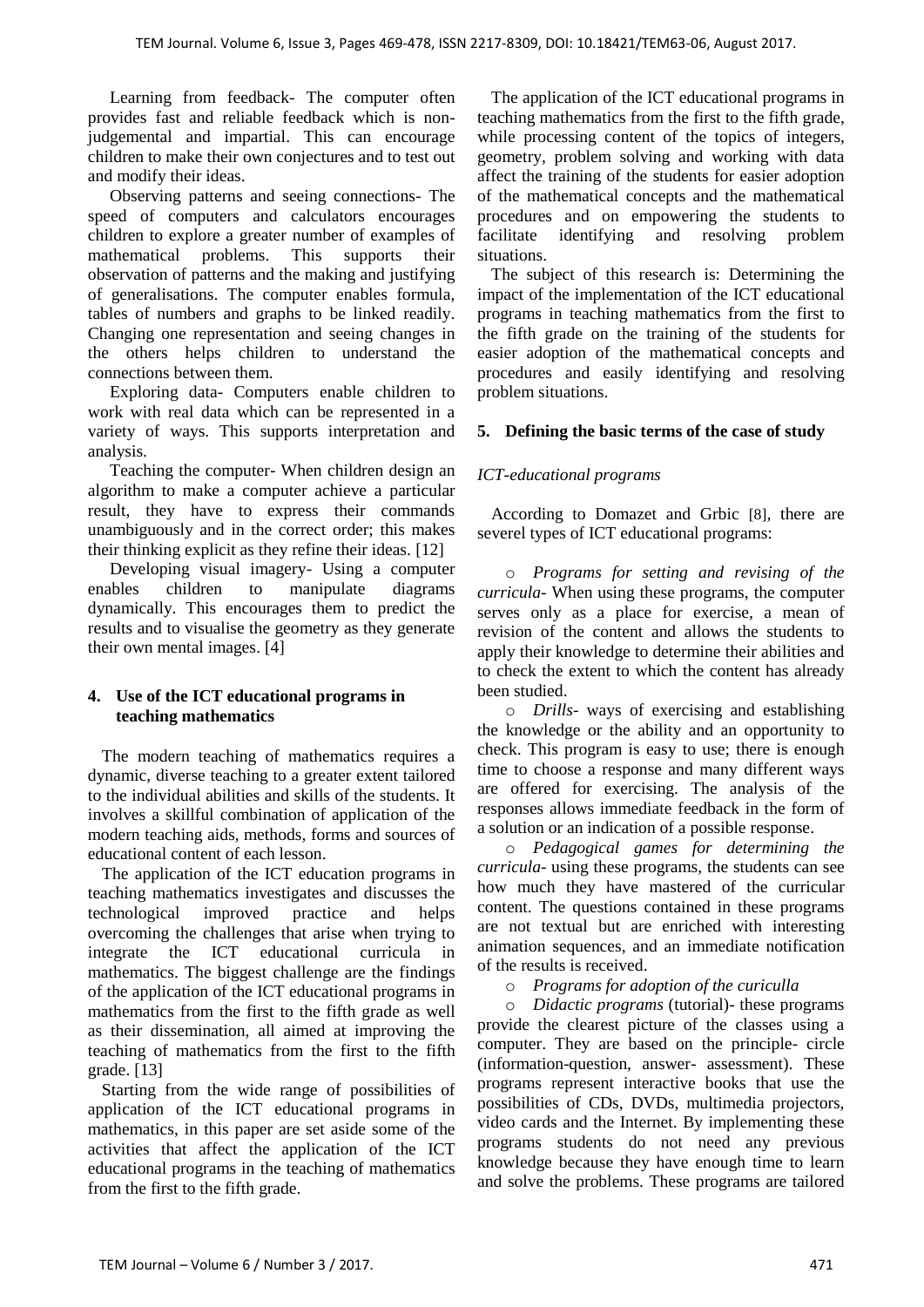for individual instruction, i.e. each student with their own pace of work can achieve the desired results.

o *Learning programs by discovering*

*- Computer encyclopedia*- these programs incorporate text, images, video and animations sound CD and DVD technology and offer information about a variety of topics and disciplines. Simple to use and affect the retention of attention as well as increasing the curiosity among students.

*Microworlds-* programs that enable the students to actively manipulate with the physical characteristics and to reach the decision of the specified problem. [8]

## *Teaching mathematics*

In recent decades, several authors have emphasized the complex systemic nature of Didactics of Mathematics as a research field and its interrelations with different domains. In particular, the authors suggest distinguishing between Didactics of Mathematics defined as the scientific and scholarly field of research which aims to identify, characterize, and understand the phenomena and processes conditioning the teaching and learning of mathematics and Mathematics Education defined as the complex and heterogeneous social system which includes theory, development, and practice concerning teaching and learning mathematics. According to this definition, Mathematics Education includes Didactics of Mathematics as a subsystem. Such a distinction is fruitful because it highlights some distinguishing features of theoretical research in Didactics of Mathematics and their influence on Mathematics Education. [3] With the term teaching mathematics is marked a subject in which the education and the training are accomplished with the help of mathematics.<sup>[1]</sup> The content of the subject mathematics is derived from mathematical science based on certain criteria and the characteristics of adult learners. The math mediates the students to find out already known, already discovered mathematical knowledge. The process of teaching mathematics is a totality of the investigation and it is directed towards specific purpose activities of the teacher and the students, cognitive and permanently adopting a system of mathematical meanings, skills and habits, provided by the curriculum. [6] The educational process is conceived as a two-sided activity. On the one hand, it is the activity of the teacher in charge of the process, plans, determines the methodology of educational work, directing the activities of the students, their approaches to the teaching material, facilitates learning. On the other hand, it is the activity of the students expressed in the investment of some effort, knowledge, skills and habits. This twofold activity is reviewed and takes place in unity

because the activity of the teacher and the activities of the students are directed towards the same goal: realization of the objective of teaching mathematics. The process of teaching mathematics is a cognitive process in which students are introduced to the provided mathematical concepts, facts, generalizations, they perceive their properties. The main goal of a bi-partisan process is to develop student thinking and developing the correct mathematical concepts, mathematical procedures and resolving problem situations.

# *5.1 Type of the research*

According to the generality of the object of study, this research is actional, because through it is allowed acting with concrete solutions for improvement of the teaching practice.

According to the time (spatial) criterion of research this study is transversely as the educational phenomenon is examined at the same time in different places and in different educational institutions.

According to the content of point of view of the subject, the research is social, because it explores a phenomenon that occurs within the educational process as a social process.

According to the method of pedagogical research it is descriptive, because it is made describing the pedagogical phenomenon, introducing the characteristics of the phenomena, accessing, examining the connection of phenomena and their impact on the improvement of pedagogical practice.

# *5.2 Purpose and objectives of the research*

Mathematics, to most, is a complex and difficult subject. The tendency for most students is to consider the subject as one that is boring, thus, creating lack of interest in the topics being discussed. This poses a great challenge for teachers and educators, especially in the primary and intermediate levels, wherein a good study habit and a firm grasp of basic concepts should be developed. Research indicates that computer technology can help support learning, and that it is especially useful in developing the higher order skills of critical thinking, analysis, and scientific inquiry. [9]

The purpose of this research is to determine the impact of the implementation of the ICT educational programs in teaching mathematics from the first to the fifth grade on training students for easier adoption of the mathematical concepts and mathematical procedures and easier identifying and resolving problem situations.

The purpose of the research is concretized through the following tasks: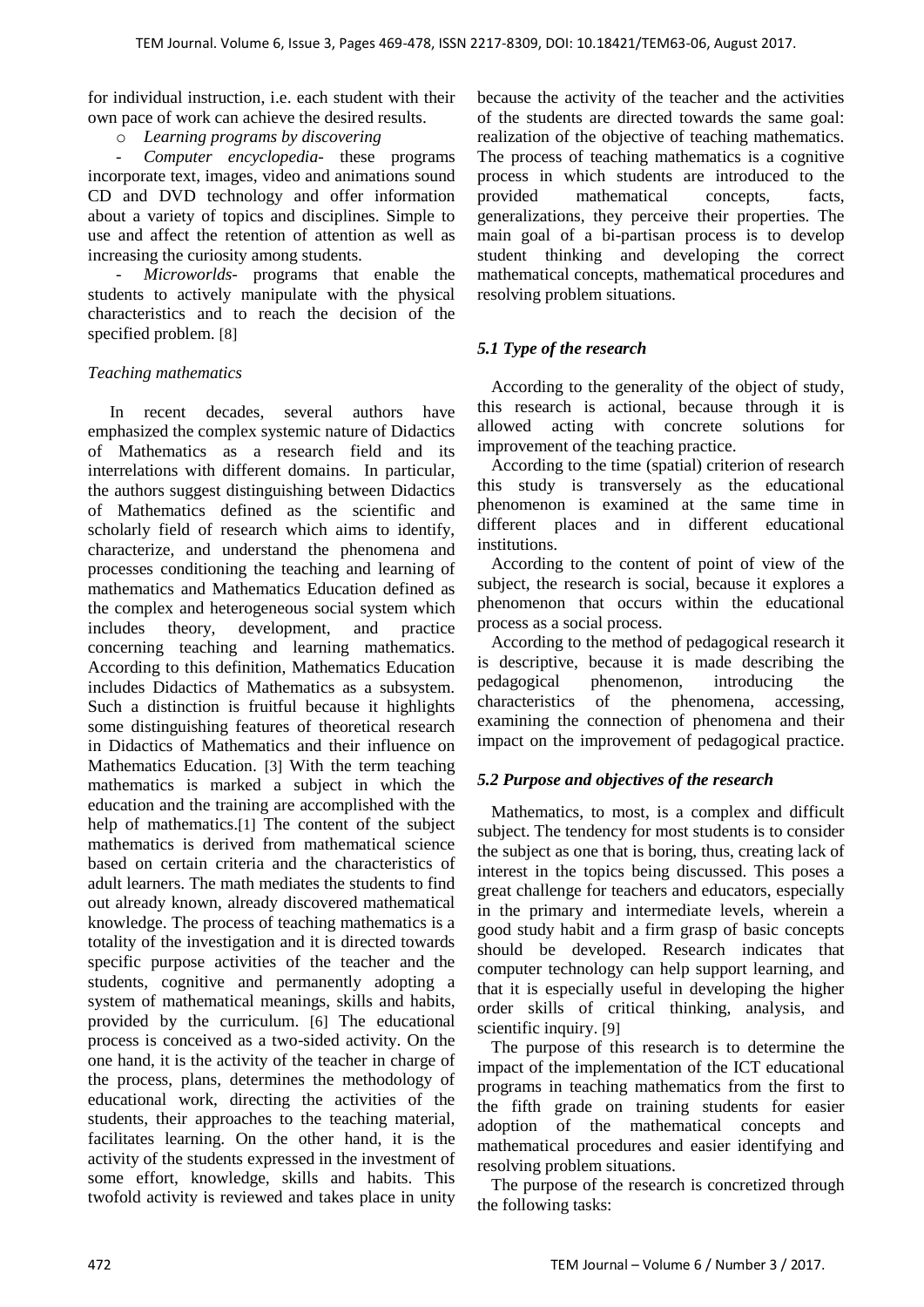### o Through the teachers' thinking

- to determine the impact of the application of the ICT educational programs in teaching mathematics from the first to the fifth grade in processing of the content by topic integers on training students for easier adoption of the mathematical concepts and mathematical procedures and easier identifying and resolving problem situations.

- to determine the impact of the application of the ICT educational programs in teaching mathematics from the first to the fifth grade in processing of the content by topic geometric shapes on training students for easier adoption of the mathematical concepts and mathematical procedures and easier identifying and resolving problem situations.

- to determine the impact of the application of the ICT educational programs in teaching mathematics from the first to the fifth grade in processing of the content by topic solving problems on the training of students for easier adoption of mathematical concepts and mathematical procedures and easier identifying and resolving problem situations.

- to determine the impact of the application of the ICT educational programs in teaching mathematics from the first to the fifth grade in processing of the content by topic work with data on training students for easier adoption of the mathematical concepts and the mathematical procedures and easier identifying and resolving problem situations.

- to determine the impact of the implementation of the ICT educational programs for revision and determination of the curricula in teaching mathematics from the first to the fifth grade on training students for easier adoption of mathematical concepts and mathematical procedures and easier identifying and resolving problem situations.

- to determine the impact of the implementation of the ICT educational programs for adopting the curricula in teaching mathematics from the first to the fifth grade on training students for easier adoption of mathematical concepts and mathematical procedures and easier identifying and resolving problem situations.

- to determine the impact of the implementation of the ICT educational programs for learning through discovery in mathematics from the first to the fifth grade on training students for easier adoption of the mathematical concepts and mathematical procedures and easier identifying and resolving problem situations.

o Through observation of the classes in mathematics

*-* to determine the impact of the application of the ICT educational programs in teaching mathematics from the first to the fifth grade in processing of the content on topic integers on training students for easier adoption of the mathematical concepts and mathematical procedures and easier identifying and resolving problem situations.

*-* to determine the impact of the application of the ICT educational programs in teaching mathematics from the first to the fifth grade in processing of the content on topic geometric shapes on training students for easier adoption of the mathematical concepts and mathematical procedures and easier identifying and resolving problem situations.

*-* to determine the impact of the application of the ICT educational programs in teaching mathematics from the first to the fifth grade in processing of the content on topic solving problems of the training of students for easier adoption of the mathematical concepts and mathematical procedures and easier identifying and resolving problem situations.

*-* to determine the impact of the application of the ICT educational programs in teaching mathematics from the first to the fifth grade in processing of the content on topic work with data on training students for easier adoption of the mathematical concepts and mathematical procedures and easier identifying and resolving problem situations.

## *5.3 Hypothesis*

#### General hypothesis

The application of the ICT educational programs in teaching mathematics from the first to the fifth grade affects the training of the students for easier adoption of the mathematical concepts and procedures for easy identifying and resolving problem situations.

#### Special hypothesis

By the use of the ICT educational programs in teaching mathematics from the first to the fifth grade the students will be able to facilitate the adoption of the mathematical concepts.

By the use of the ICT educational programs in teaching mathematics from the first to the fifth grade the students will be able to facilitate the adoption of the mathematical procedures.

o By the application of the ICT educational programs in teaching mathematics from the first to the fifth grade the students will be able to easily identify and resolve the problem situations in teaching mathematics.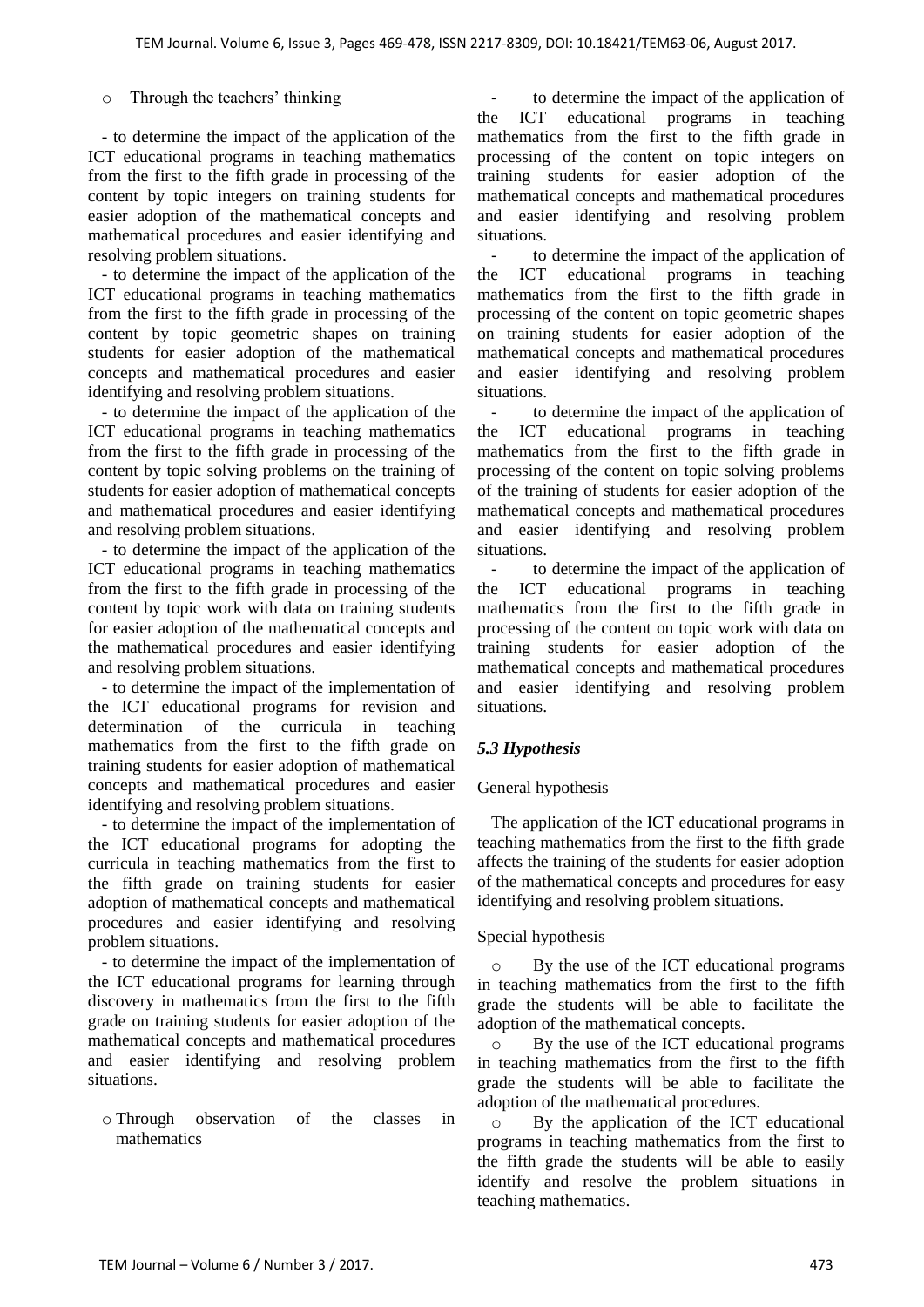## *5.4 Procedures and instruments*

In this research are used the following procedures:

- surveys of the teachers, through which we get their opinion about the impact of the application of the ICT educational programs in mathematics from the first to the fifth grade in the processing of the content on topic integers, geometry, problem solving and working with data,

- surveillance, which allows direct monitoring of the classes which use ICT educational programs in teaching mathematics from the first to the fifth grade in the processing of the content on topic integers, geometry, problem solving and working with data.

In this research are used the following instruments: - Formalized questionnaire, intended for teachers who use ICT educational programs in teaching mathematics. The questionnaire is composed of two tables which are filled according to the degree of the influence. The ranking using 1, 2, 3 and 4 indicate:

- No impact- 1

- Impact of poor intensity- 2

- An impact with a strong intensity- 3

- An impact with the strongest intensity- 4

These indicators do not indicate any priorities or hierarchies.

- Checklist, designed to observe the classes that use the ICT educational programs in teaching mathematics. With indicators  $+$  and  $-$  is marked the existence or nonexistence of activities using ICT educational programs in the adoption of the content of these educational topics in mathematics.

# *5.5 Sample of the research*

The research was conducted in sixteen primary schools in the country. The population of this research consists of 242 primary teachers surveyed about their views of the use of ICT educational programs in teaching mathematics from the first to the fifth grade while processing the content on topic integers, geometry, problem solving and working with data.

The samples of observation were the classes which use the ICT educational programs in teaching mathematics from the first to the fifth grade while processing the content on topic integers, geometry, problem solving and working with data, covering 80 lessons from the first to the fifth grade and it includes four lessons for each topic separately, with twenty teachers.

## **6. Processing of research results**

In processing of the research data is taken care for the quantitative and qualitative aspects of the research subject.

The quantitative data processing consists of tabulation of the data and calculation of the frequency, percentage and arithmetic mean and, for all the categories of questions from the questionnaire.

The qualitative processing of the survey data is based on the process of analyzing the frequency, percentage and mean of data and analysis of data obtained from observing classes.

The statistical processing of the data, as a research method is used for direct editing of the data in SPSS, and the program Microsoft excel, thus enabling tabular and graphic shaping of the processed data.

## **7. Analisys and interpretation of the results from the research**

Considering the possibilities of the application of the ICT educational programs in teaching mathematics, the results from the research are presented and interpreted in the following way:

o Application of the ICT educational programs in teaching mathematics from the first to the fifth grade has an influence on:

• Training the students for easier adoption of the mathematical concepts;

• Training the students for easier adoption of the mathematical procedures;

 Training the students for identifying and resolving problem situations in teaching mathematics;

o Simultaneously is made an analysis and interpretation of the results obtained by monitoring the classes that used ICT educational programs in teaching mathematics from first to fifth grade during processing the content on the topics integers, geometry, problem solving and working with data and results obtained from the survey of teachers using ICT educational programs in mathematics from the first to the fifth grade processing content of the topics integers, geometry, problem solving and working with data.

## **Training the students for easier adoption of the mathematical concepts**

The results from the survey of the teachers using ICT educational programs in teaching mathematics from the first to the fifth grade while processing the content on the topics integers, geometry, problem solving and working with data are presented in Table 1.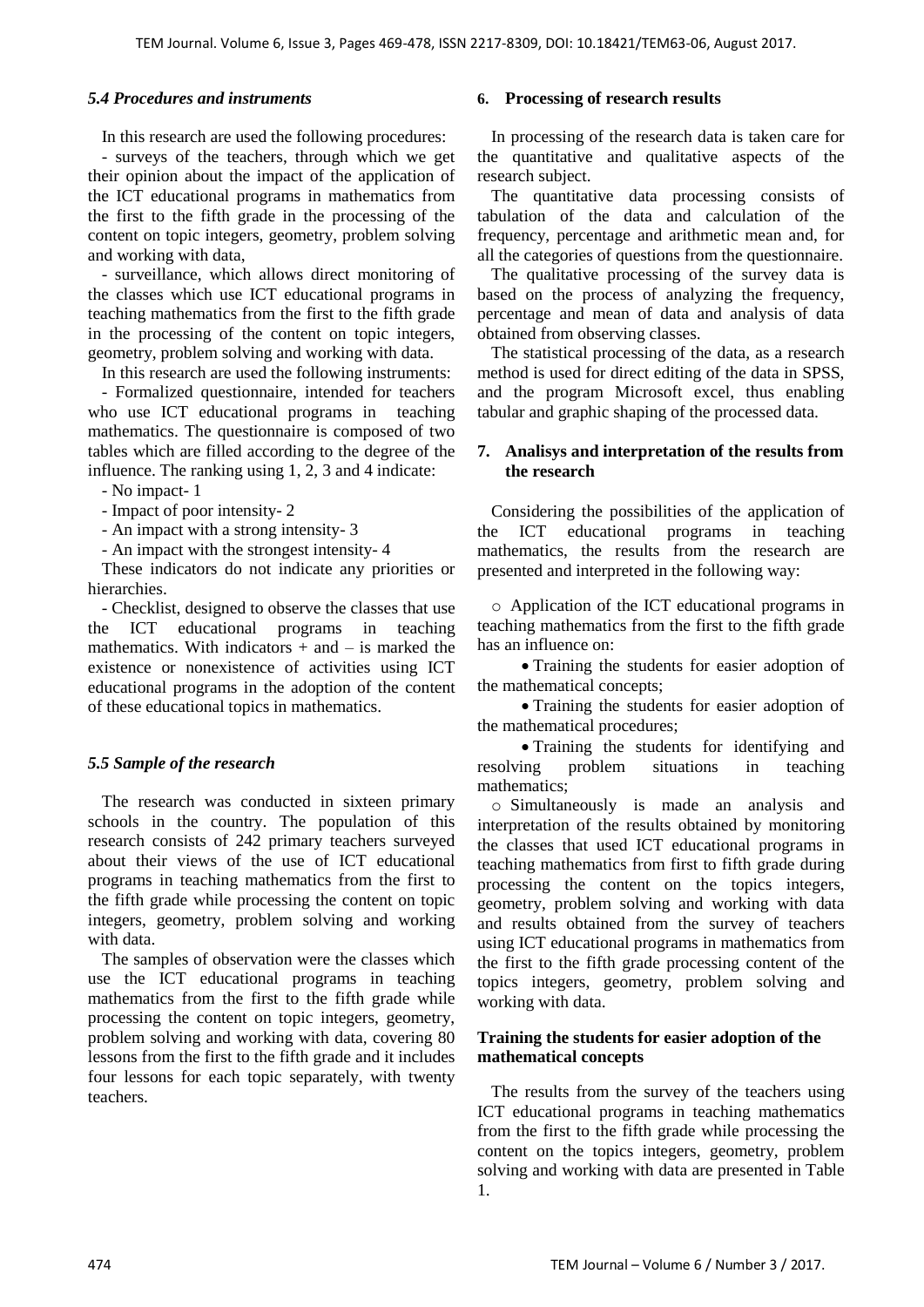|                     | <b>ICT-EDUCATIONAL PROGRAMS</b>                                    |                                       |                                        |                                  |                     |  |
|---------------------|--------------------------------------------------------------------|---------------------------------------|----------------------------------------|----------------------------------|---------------------|--|
|                     | Training the students for adoption of the<br>mathematical concepts |                                       |                                        |                                  |                     |  |
| Survey              | 1<br>no<br>impact/<br>$\frac{0}{0}$                                | 2<br>impact<br>with low<br>intensity/ | 3<br>impact<br>with high<br>intensity/ | 4<br>impact<br>with<br>strongest | $\ddot{\textbf{x}}$ |  |
|                     |                                                                    | $\frac{0}{0}$                         | $\frac{0}{0}$                          | intensity/<br>%                  |                     |  |
| Integers            | $\overline{4}$<br>(2%)                                             | 29<br>(12%)                           | 97<br>$(40\%)$                         | 112<br>(46%)                     | 3,3                 |  |
| Geometry<br>forms   | $\mathcal{D}_{\mathcal{L}}$<br>(1%)                                | 21<br>(9%)                            | 108<br>(45%)                           | 111<br>(46%)                     | 3,4                 |  |
| Problems<br>solving | $\mathfrak{D}$<br>(1%)                                             | 42<br>(17%)                           | 96<br>$(40\%)$                         | 102<br>(42%)                     | 3,2                 |  |
| Work with<br>data   | 10<br>(4%)                                                         | 31<br>(13%)                           | 84<br>(35%)                            | 117<br>(48%)                     | 3,3                 |  |

*Table 1. Results from the conducted survey*

According to the opinions of the teachers:

- the use of the ICT educational programs in teaching mathematics from the first to the fifth grade while processing the content on topic natural numbers affected with strong intensity the training of the students for acquiring the math concepts.

- the use of the ICT educational programs in teaching mathematics from the first to the fifth grade while processing the content on topic geometric shapes influenced with strong intensity the training of the students for acquiring the math concepts.

- the use of the ICT educational programs in teaching mathematics from the first to the fifth grade while processing the content on topic solving problems affected the intensity of training of the students for acquiring the math concepts.

- the use of the ICT educational programs in teaching mathematics from the first to the fifth grade while processing the content on topic work with data affected the intensity of the training of the students for acquiring the math concepts.

According to the results obtained from the monitoring performed in classes that use the ICT educational programs in teaching mathematics from the first to the fifth grade while processing content on the topics integers, geometry, problem solving and working with data, during all monitored classes was noted the existence of training of the students for acquiring math concepts, which means that by the use of the ICT educational programs in teaching mathematics from the first to the fifth grade the students are trained for acquiring the mathematical concepts.

The results from the survey of the teachers using different ICT educational programs in teaching mathematics from the first to the fifth grade are presented in Table 2.

|                                                            | <b>ICT-EDUCATIONAL PROGRAMS</b>                                    |                                                            |                                                |                                                                     |     |  |  |
|------------------------------------------------------------|--------------------------------------------------------------------|------------------------------------------------------------|------------------------------------------------|---------------------------------------------------------------------|-----|--|--|
| Survey                                                     | Training the students for adoption of the<br>mathematical concepts |                                                            |                                                |                                                                     |     |  |  |
|                                                            | 1<br>N <sub>0</sub><br>impact/<br>$\frac{0}{0}$                    | $\mathfrak{D}$<br>Impact<br>with low<br>intensity/<br>$\%$ | 3<br>Impact<br>with high<br>intensity/<br>$\%$ | $\overline{4}$<br>Impact<br>with<br>strongest<br>intensity/<br>$\%$ | ÿ   |  |  |
| Prorams for<br>review and<br>assesment of<br>the curricula | $\Omega$<br>$(0\%)$                                                | 51<br>(21%)                                                | 105<br>(43%)                                   | 86<br>(36%)                                                         | 3   |  |  |
| Programs for<br>acquiring of<br>the curricula              | 3<br>$(1\%)$                                                       | 44<br>(18%)                                                | 115<br>(48%)                                   | 80<br>(33%)                                                         | 3,1 |  |  |
| Programs for<br>learning by<br>discovering                 | $\overline{2}$<br>$(1\%)$                                          | 51<br>(21%)                                                | 106<br>(44%)                                   | 118<br>$(49\%)$                                                     | 3,1 |  |  |

*Table 2. Results from the conducted survey*

According to the opinions of the teachers:

- the use of the educational programs for review and assesment of the curricula in teaching mathematics from the first to the fifth grade influences the intensity of the students' training for acquiring the math concepts.

- the use of the educational programs for acquiring of the curricula in teaching mathematics from the first to the fifth grade influences the intensity of the students training for acquiring the math concepts.

- the use of the educational programs for learning through discovery in teaching mathematics from the first to the fifth grade influences the intensity of the students' training for acquiring the math concepts.

According to these data we come to the realization that by using the ICT educational programs in teaching mathematics from the first to the fifth grade, while processing content on the topics of integers, geometry, problem solving and working with data, the students are trained for easier adoption of the mathematical concepts.

According to the results obtained from the observation of the classes and the teachers' survey, confirmed is the specific hypothesis which states: By using the ICT educational programs in teaching mathematics from the first to the fifth grade the students will be able to facilitate the adoption of mathematical concepts.

## **Training the students for acquiring the mathematical procedures**

The results from the survey of the teachers using the ICT educational programs in teaching mathematics from the first to the fifth grade in the processing of the content on the topics integers, geometry, problem solving and working with data are presented in Table 3.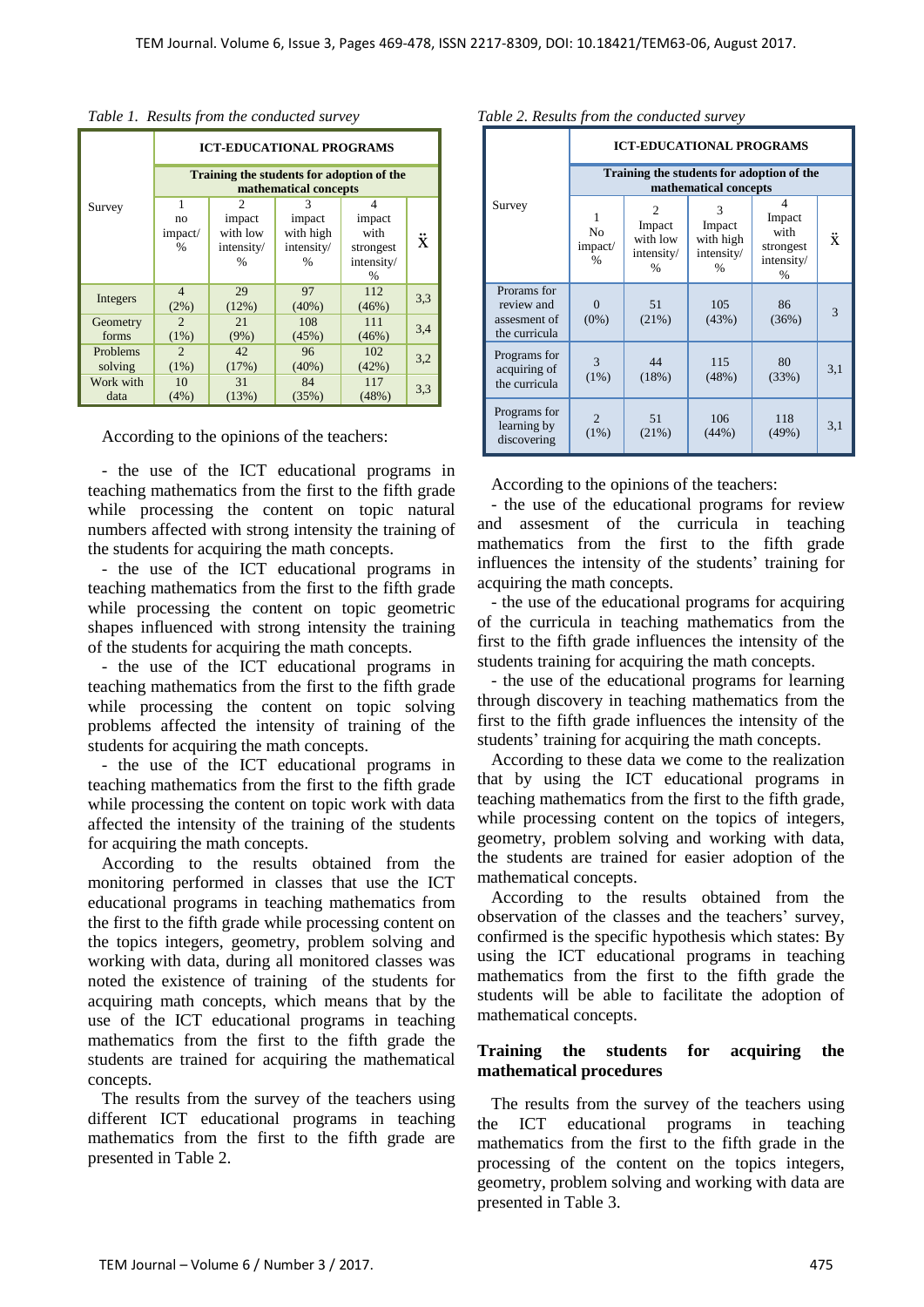|                     | <b>ICT-EDUCATIONAL PROGRAMS</b>                                    |                                                                     |                                                         |                                                     |     |  |  |
|---------------------|--------------------------------------------------------------------|---------------------------------------------------------------------|---------------------------------------------------------|-----------------------------------------------------|-----|--|--|
|                     | Training the students for acquiring the<br>mathematical procedures |                                                                     |                                                         |                                                     |     |  |  |
| Survey              | 1<br>N <sub>0</sub><br>impact/<br>$\frac{0}{0}$                    | $\mathfrak{D}$<br>Impact<br>with low<br>intensity/<br>$\frac{0}{0}$ | 3<br>Impact<br>with high<br>intensity/<br>$\frac{0}{0}$ | 4<br>Impact<br>with<br>strongest<br>intensity/<br>% | Ÿ   |  |  |
| Integers            | 6<br>(2%)                                                          | 48<br>(20%)                                                         | 109<br>(45%)                                            | 79<br>(33%)                                         | 3,1 |  |  |
| Geometry<br>forms   | 8<br>(3%)                                                          | 31<br>(13%)                                                         | 101<br>(42%)                                            | 102<br>(42%)                                        | 3,2 |  |  |
| Problems<br>solving | 6<br>(2%)                                                          | 56<br>(23%)                                                         | 80<br>(33%)                                             | 100<br>$(41\%)$                                     | 3,1 |  |  |
| Work with<br>data   | 6<br>$(2\%)$                                                       | 30<br>(12%)                                                         | 105<br>(43%)                                            | 101<br>(42%)                                        | 3,2 |  |  |

| Table 3. Results obtained from the conducted survey |  |  |
|-----------------------------------------------------|--|--|
|-----------------------------------------------------|--|--|

According to the opinions of the teachers:

- the use of the ICT educational programs in teaching mathematics from first to fifth grade while processing the content on topic natural numbers is affected by high intensity the training of the students for acquiring the mathematical procedures.

- the use of the ICT educational programs in teaching mathematics from the first to the fifth grade while processing the content on topic geometric shapes influenced by high intensity on the training of the students for acquiring the mathematical procedures.

- the use of the ICT educational programs in teaching mathematics from first to fifth grade while processing the content on topic solving problems affected by high intensity on the training of the students for acquiring the mathematical procedures.

- the use of the ICT educational programs in teaching mathematics from the first to the fifth grade while processing the contents on the topic work with data influences the high intensity on the students training for acquiring the mathematical procedures.

According to the results obtained from the performed monitoring in the classes which use the ICT educational programs in teaching mathematics from the first to the fifth grade while processing the content on the topics integers, geometry, problem solving and working with data, all monitored classes showed the existence of students' training for acquiring the math concepts.

The results from the survey of the teachers who use different ICT- educational programs in teaching mathematics from the first to the fifth grade are presented in Table 4.

|  | Table 4. Results from the conducted survey |  |
|--|--------------------------------------------|--|
|  |                                            |  |

|                                                           | <b>ICT-EDUCATIONAL PROGRAMS</b>                                    |                                                            |                                                |                                                                 |            |  |  |
|-----------------------------------------------------------|--------------------------------------------------------------------|------------------------------------------------------------|------------------------------------------------|-----------------------------------------------------------------|------------|--|--|
|                                                           | Training the students for acquiring the<br>mathematical procedures |                                                            |                                                |                                                                 |            |  |  |
| Survey                                                    | N <sub>0</sub><br>impact/<br>$\frac{0}{0}$                         | $\mathfrak{D}$<br>Impact<br>with low<br>intensity/<br>$\%$ | 3<br>Impact<br>with high<br>intensity/<br>$\%$ | 4<br>Impact<br>with<br>strongest<br>intensity/<br>$\frac{0}{6}$ | $\ddot{x}$ |  |  |
| Prorams for<br>reviw and<br>assesment of<br>the curricula | $\overline{5}$<br>(2%)                                             | 54<br>(22%)                                                | 107<br>(44%)                                   | 76<br>(31%)                                                     | 3,3        |  |  |
| Programs for<br>acquiring of<br>the curricula             | $\Omega$<br>$(0\%)$                                                | 44<br>(18%)                                                | 139<br>(57%)                                   | 59<br>(24%)                                                     | 3,2        |  |  |
| Programs for<br>learning by<br>discovering                | 10<br>(4%)                                                         | 36<br>(15%)                                                | 114<br>(47%)                                   | 82<br>(34%)                                                     | 3,3        |  |  |

According to the opinions of the teachers:

- the use of the educational programs for review and assessment of the curricula in teaching mathematics from the first to the fifth grade influences the high intensity on the students training for acquiring the mathematical procedures.

- the use of the educational programs for aquiring of the educational content in teaching mathematics from the first to the fifth grade influences the high intensity on the students training for acquiring the mathematical procedures.

- the use of the educational programs for learning through discovery in teaching mathematics from the first to the fifth grade influences the high intensity of the students' training for acquiring the mathematical procedures.

According to these data we come to the realization that the use of the ICT educational programs in teaching mathematics from the first to the fifth grade, while processing the content on the topics integers, geometry, problem solving and working with data, train the students for easier adoption of the mathematical concepts.

According to the results obtained from the observation of the classes and the teachers, the specific hypothesis is confirmed: By using the ICT educational programs in teaching mathematics from the first to the fifth grade the students will be able to facilitate the adoption of the mathematical procedures.

## **Training the students for identifying and resolving problem situations**

The results from the survey of the teachers using ICT educational programs in teaching mathematics from the first to the fifth grade while processing the content on the topics integers, geometry, problem solving and working with data are presented in Table 5.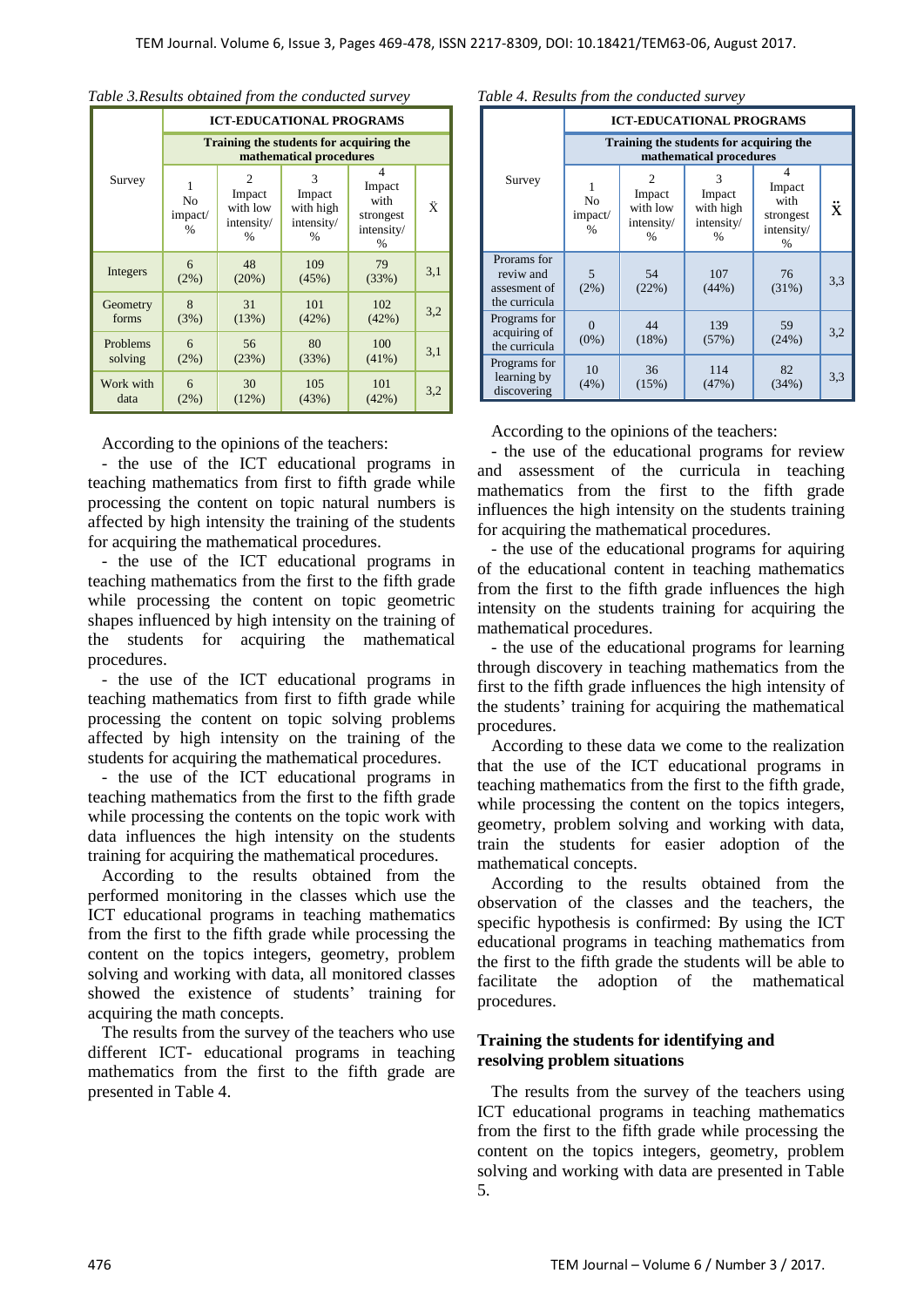|                     | <b>ICT-EDUCATIONAL PROGRAMS</b>                                       |                                                                                  |                                                         |                                                                 |     |  |
|---------------------|-----------------------------------------------------------------------|----------------------------------------------------------------------------------|---------------------------------------------------------|-----------------------------------------------------------------|-----|--|
|                     | Training the students for perceiving and solving<br>prolem situations |                                                                                  |                                                         |                                                                 |     |  |
| Survey              | N <sub>0</sub><br>impact/<br>$\frac{0}{0}$                            | $\mathcal{D}_{\mathcal{L}}$<br>Impact<br>with low<br>intensity/<br>$\frac{0}{0}$ | 3<br>Impact<br>with high<br>intensity/<br>$\frac{0}{0}$ | 4<br>Impact<br>with<br>strongest<br>intensity/<br>$\frac{0}{0}$ | Ÿ   |  |
| Integers            | $\Omega$<br>$(0\%)$                                                   | 24<br>$(10\%)$                                                                   | 129<br>(53%)                                            | 89<br>(37%)                                                     | 3,3 |  |
| Geometry<br>forms   | 3<br>(1%)                                                             | 31<br>(13%)                                                                      | 126<br>(52%)                                            | 82<br>(34%)                                                     | 3,2 |  |
| Problems<br>solving | $\mathcal{R}$<br>(1%)                                                 | 19<br>$(8\%)$                                                                    | 115<br>(48%)                                            | 105<br>(43%)                                                    | 3,3 |  |
| Work with<br>data   | 4<br>(2%)                                                             | 19<br>$(8\%)$                                                                    | 117<br>(48%)                                            | 102<br>(42%)                                                    | 3,3 |  |

#### *Table 5. Results from the conducted survey*

According to the opinions of the teachers

- the use of the ICT educational programs in teaching mathematics from the first to the fifth grade while processing the content on topic natural numbers affected by the strong intensity on the training of the students for identifying and resolving problem situations in teaching mathematics.

- the use of the ICT educational programs in teaching mathematics from the first to the fifth grade while processing the content on topic geometric shapes influenced by high intensity on the training of the students for identifying and resolving problem situations in teaching mathematics.

- the use of the ICT educational programs in teaching mathematics from the first to the fifth grade while processing the content on topic solving problems affected the high intensity on training students for identifying and resolving problem situations in teaching mathematics.

- the use of the ICT educational programs in teaching mathematics from the first to the fifth grade while processing the content on topic working with data affects the high intensity on the students training for identifying and resolving problem situations in teaching mathematics.

According to the results obtained from the monitoring performed in classes which use ICT educational programs in teaching mathematics from the first to the fifth grade while processing the content on the topics integers, geometry, problem solving and working with data, all monitored classes noted the existence of students training for acquiring the math concepts.

The results from the survey of the teachers using ICT educational programs in teaching mathematics from the first to the fifth grade while processing the content on the topics integers, geometry, problem solving and working with data are presented in Table 6.

#### *Table 6. Results from the conducted survey*

| Survey                                                    | <b>ICT-EDUCATIONAL PROGRAMS</b>                                       |                                                                     |                                                   |                                                                 |            |  |
|-----------------------------------------------------------|-----------------------------------------------------------------------|---------------------------------------------------------------------|---------------------------------------------------|-----------------------------------------------------------------|------------|--|
|                                                           | Training the students for perceiving and solving<br>prolem situations |                                                                     |                                                   |                                                                 |            |  |
|                                                           | N <sub>0</sub><br>impact/<br>$\frac{0}{0}$                            | $\mathfrak{D}$<br>Impact<br>with low<br>intensity/<br>$\frac{0}{0}$ | 3<br>Impact<br>with<br>high<br>intensity/<br>$\%$ | 4<br>Impact<br>with<br>strongest<br>intensity/<br>$\frac{0}{0}$ | $\ddot{x}$ |  |
| Prorams for<br>reviw and<br>assesment of<br>the curricula | $\overline{\mathcal{A}}$<br>(2%)                                      | 30<br>(12%)                                                         | 107<br>(44%)                                      | 101<br>(42%)                                                    | 3,3        |  |
| Programs for<br>acquiring of<br>the curricula             | $(0\%)$                                                               | 41<br>(17%)                                                         | 112<br>(46%)                                      | 89<br>(37%)                                                     | 3,2        |  |
| Programs for<br>learning by<br>discovering                | $(0\%)$                                                               | 25<br>$(10\%)$                                                      | 115<br>(48%)                                      | 102<br>$(42\%)$                                                 | 3,3        |  |

According to the opinions of the teachers

- the use of educational programs for adopting and assessment of the curricula in teaching mathematics from the first to the fifth grade influences the high intensity on the students training for identifying and resolving problem situations in teaching mathematics.

- the use of the educational programs for adopting the curricula in mathematics from the first to the fifth grade influences the high intensity on the students training for identifying and resolving problem situations in teaching mathematics.

- the use of the educational programs in teaching mathematics from the first to the fifth grade influences the intensity on training students for identifying and resolving problem situations in teaching mathematics.

According to these data we come to realization that using ICT educational programs in mathematics from I to V grade, while processing content of the topics integers, geometry, problem solving and working with data, enable students for easier adoption of mathematical concepts.

According to the results obtained from the observation of classes and teachers' survey, confirming the specific hypothesis which states: By applying ICT educational programs in teaching mathematics from the first to the fifth grade students will be able to easily identify and resolve problem situations in teaching mathematics.

By accepting the special hypothesis is also accepted the general hypothesis which states:

The application of the ICT educational programs in teaching mathematics from the first to the fifth grade affects the training of students for easier adoption of the mathematical concepts and procedures and easy identifying and resolving problem situations.